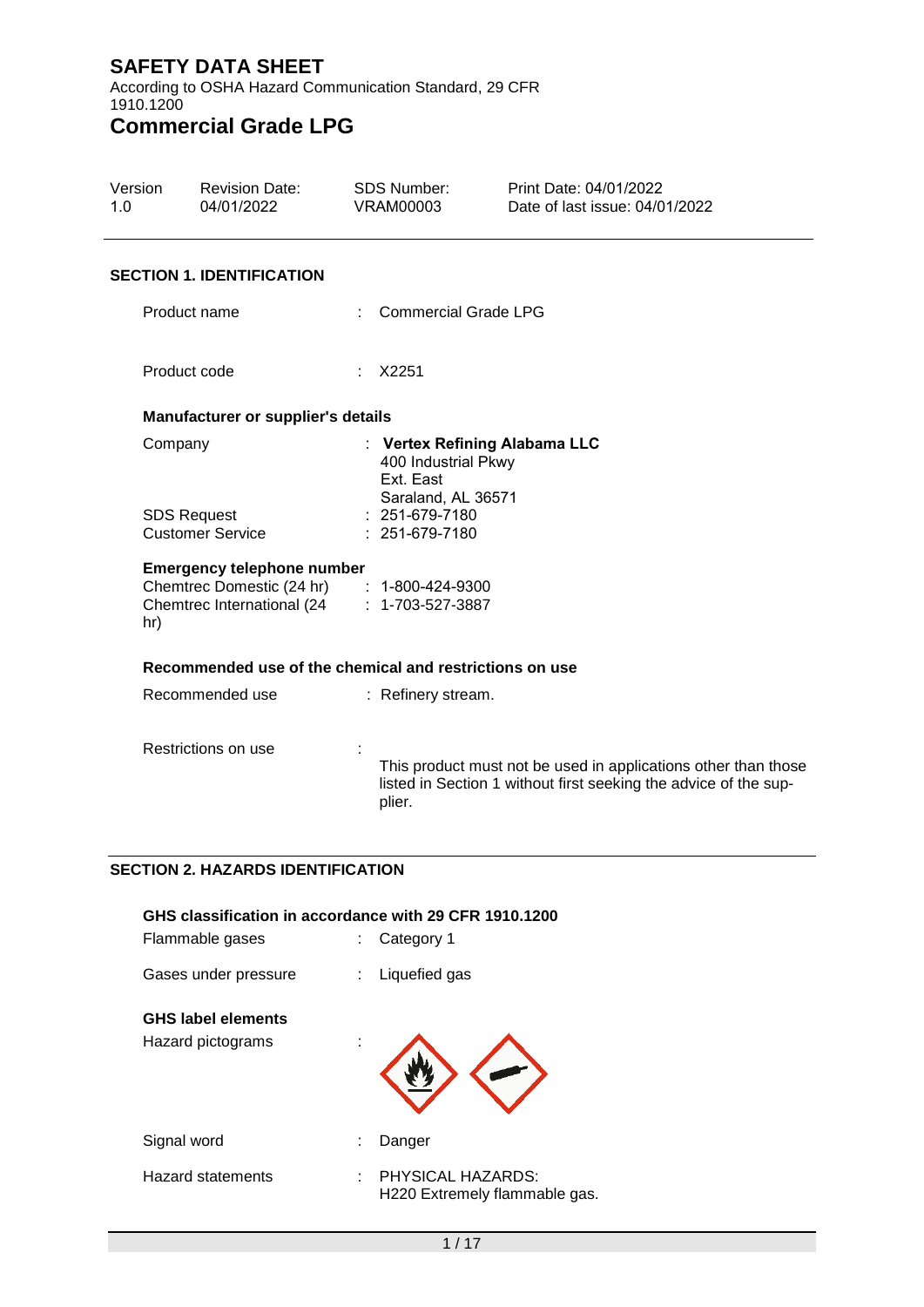According to OSHA Hazard Communication Standard, 29 CFR 1910.1200

### **Commercial Grade LPG**

| Version<br>1.0 | <b>Revision Date:</b><br>04/01/2022 | SDS Number:<br>VRAM00003        | Print Date: 04/01/2022<br>Date of last issue: 04/01/2022                                                                                                                                                            |
|----------------|-------------------------------------|---------------------------------|---------------------------------------------------------------------------------------------------------------------------------------------------------------------------------------------------------------------|
|                |                                     | <b>HEALTH HAZARDS:</b>          | H280 Contains gas under pressure; may explode if heated.<br>Not classified as a health hazard under GHS criteria.<br><b>ENVIRONMENTAL HAZARDS:</b><br>Not classified as an environmental hazard under GHS criteria. |
|                | Precautionary statements            | $\bullet$<br><b>Prevention:</b> |                                                                                                                                                                                                                     |
|                |                                     | No smoking.                     | P102 Keep out of reach of children.<br>P210 Keep away from heat/sparks/open flames/hot surfaces.<br>P243 Take precautionary measures against static discharge.                                                      |
|                |                                     | <b>Response:</b>                |                                                                                                                                                                                                                     |
|                |                                     | stopped safely.                 | P377 Leaking gas fire: Do not extinguish, unless leak can be<br>P381 Eliminate all ignition sources if safe to do so.                                                                                               |
|                |                                     | Storage:                        |                                                                                                                                                                                                                     |
|                |                                     | place.                          | P410 + P403 Protect from sunlight. Store in a well-ventilated                                                                                                                                                       |
|                |                                     | Disposal:                       |                                                                                                                                                                                                                     |
|                |                                     |                                 |                                                                                                                                                                                                                     |

No precautionary phrases.

#### **Other hazards which do not result in classification**

Vapours are heavier than air. Vapours may travel across the ground and reach remote ignition sources causing a flashback fire danger.

High gas concentrations will displace available air; unconsciousness and death may occur suddenly from lack of oxygen.

Exposure to rapidly expanding gases may cause frost burns to eyes and/or skin.

This material has the potential to be a static accumulator.

Even with proper grounding and bonding, this material can still accumulate an electrostatic charge.

If sufficient charge is allowed to accumulate, electrostatic discharge and ignition of flammable airvapour mixtures can occur.

Breathing of high vapour concentrations may cause central nervous system (CNS) depression resulting in dizziness, light-headedness, headache, nausea and loss of coordination. Continued inhalation may result in unconsciousness and death.

The classification of this material is based on OSHA HCS 2012 criteria.

#### **SECTION 3. COMPOSITION/INFORMATION ON INGREDIENTS**

| Chemical name      | Synonyms                 | CAS-No.    | Concentration (% w/w) |
|--------------------|--------------------------|------------|-----------------------|
| butane             | butane (Gas)             | 106-97-8   | < 100                 |
| l isobutane        | isobutane<br>(Gas)       | 75-28-5    | < 100                 |
| hydrocarbons, C4-5 | Hydrocarbons,<br>C4-5    | 68476-42-6 | $\leq$ 100            |
| l isopentane       | 2-methylbutane   78-78-4 |            | $\leq$ 10             |

#### **Hazardous components**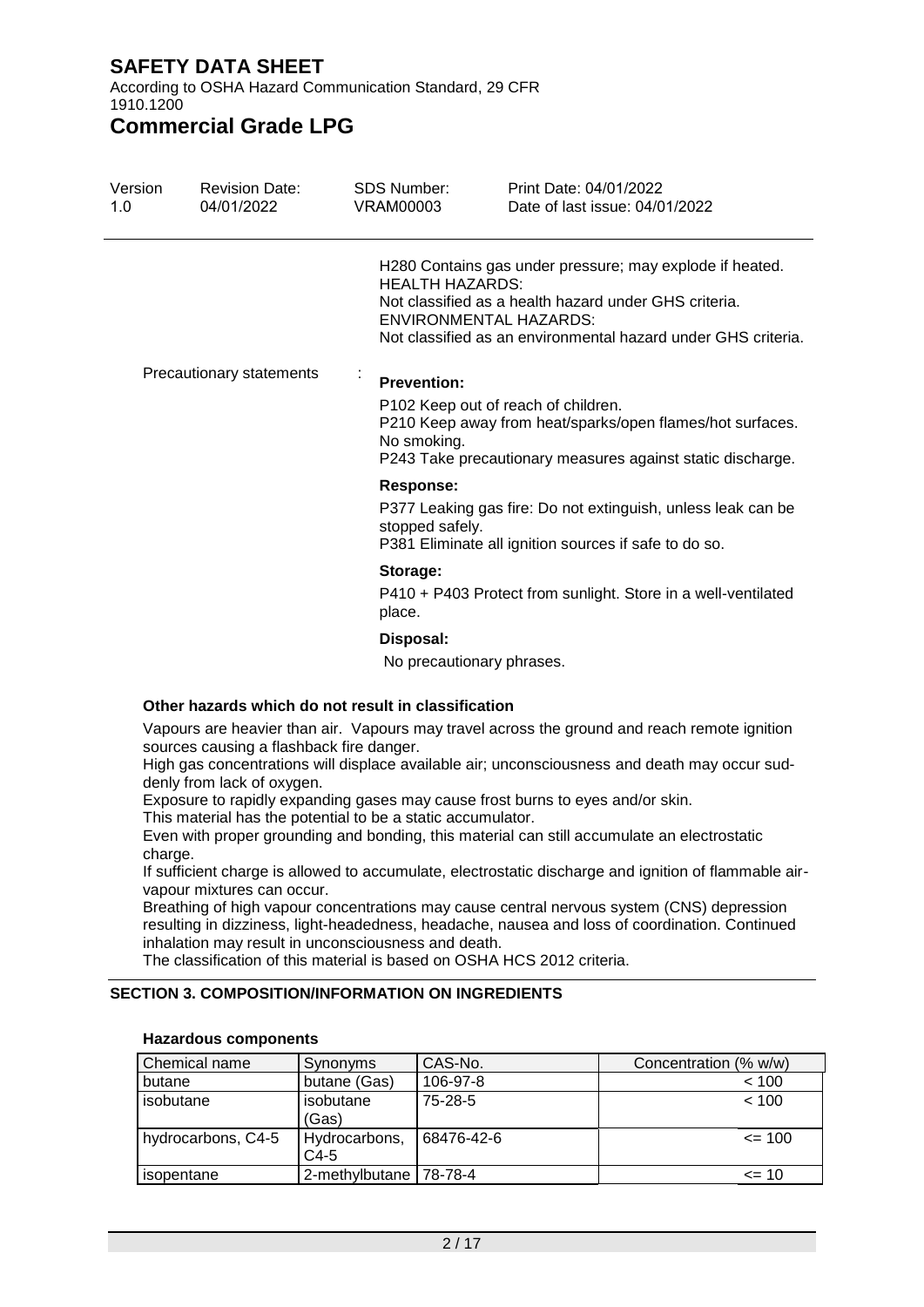According to OSHA Hazard Communication Standard, 29 CFR 1910.1200

# **Commercial Grade LPG**

| Version<br>1.0 |              | <b>Revision Date:</b><br>04/01/2022                                              |                                                                                                                                                                                                                                                                                                                                                                    | SDS Number:<br><b>VRAM00003</b>                           | Print Date: 04/01/2022<br>Date of last issue: 04/01/2022                                                                                                                                                                                                          |
|----------------|--------------|----------------------------------------------------------------------------------|--------------------------------------------------------------------------------------------------------------------------------------------------------------------------------------------------------------------------------------------------------------------------------------------------------------------------------------------------------------------|-----------------------------------------------------------|-------------------------------------------------------------------------------------------------------------------------------------------------------------------------------------------------------------------------------------------------------------------|
|                |              | <b>SECTION 4. FIRST-AID MEASURES</b>                                             |                                                                                                                                                                                                                                                                                                                                                                    |                                                           |                                                                                                                                                                                                                                                                   |
|                |              | General advice                                                                   |                                                                                                                                                                                                                                                                                                                                                                    | conditions.                                               | Not expected to be a health hazard when used under normal                                                                                                                                                                                                         |
| If inhaled     |              |                                                                                  | Remove to fresh air. Do not attempt to rescue the victim un-<br>less proper respiratory protection is worn. If the victim has<br>difficulty breathing or tightness of the chest, is dizzy, vomiting,<br>or unresponsive, give 100% oxygen with rescue breathing or<br>Cardio-Pulmonary Resuscitation as required and transport to<br>the nearest medical facility. |                                                           |                                                                                                                                                                                                                                                                   |
|                |              | In case of skin contact                                                          | ÷                                                                                                                                                                                                                                                                                                                                                                  |                                                           | Remove contaminated clothing. Flush exposed area with wa-<br>ter and follow by washing with soap if available.<br>If persistent irritation occurs, obtain medical attention.                                                                                      |
|                |              | In case of eye contact                                                           | ÷                                                                                                                                                                                                                                                                                                                                                                  | rinsing with warm water. Otherwise:<br>treatment.         | In the event of frostbite, slowly warm the exposed area by<br>Flush eyes with water while holding eyelids open. Rest eyes<br>for 30 minutes. If redness, burning, blurred vision, or swelling<br>persist transport to the nearest medical facility for additional |
|                | If swallowed |                                                                                  |                                                                                                                                                                                                                                                                                                                                                                    |                                                           | In general no treatment is necessary unless large quantities<br>are swallowed, however, get medical advice.                                                                                                                                                       |
|                | delayed      | Most important symptoms<br>and effects, both acute and                           | ÷                                                                                                                                                                                                                                                                                                                                                                  |                                                           | High concentrations may cause central nervous system de-<br>pression resulting in headaches, dizziness and nausea; con-<br>tinued inhalation may result in unconsciousness and/or death.                                                                          |
|                |              | Protection of first-aiders                                                       | t                                                                                                                                                                                                                                                                                                                                                                  | incident, injury and surroundings.                        | When administering first aid, ensure that you are wearing the<br>appropriate personal protective equipment according to the                                                                                                                                       |
|                |              | Indication of any immediate<br>medical attention and special<br>treatment needed | ÷                                                                                                                                                                                                                                                                                                                                                                  | Treat symptomatically.<br>Administer oxygen if necessary. |                                                                                                                                                                                                                                                                   |

Potential for cardiac sensitisation, particularly in abuse situations. Hypoxia or negative inotropes may enhance these effects. Consider: oxygen therapy.

#### **SECTION 5. FIRE-FIGHTING MEASURES**

| Suitable extinguishing media | Shut off supply. If not possible and no risk to surroundings, let<br>the fire burn itself out.<br>Use foam, water fog for major fires.<br>Use dry chemical powder, carbon dioxide, sand or earth for<br>minor fires. |
|------------------------------|----------------------------------------------------------------------------------------------------------------------------------------------------------------------------------------------------------------------|
| Unsuitable extinguishing     | : Do not use direct water jets on the burning product as they                                                                                                                                                        |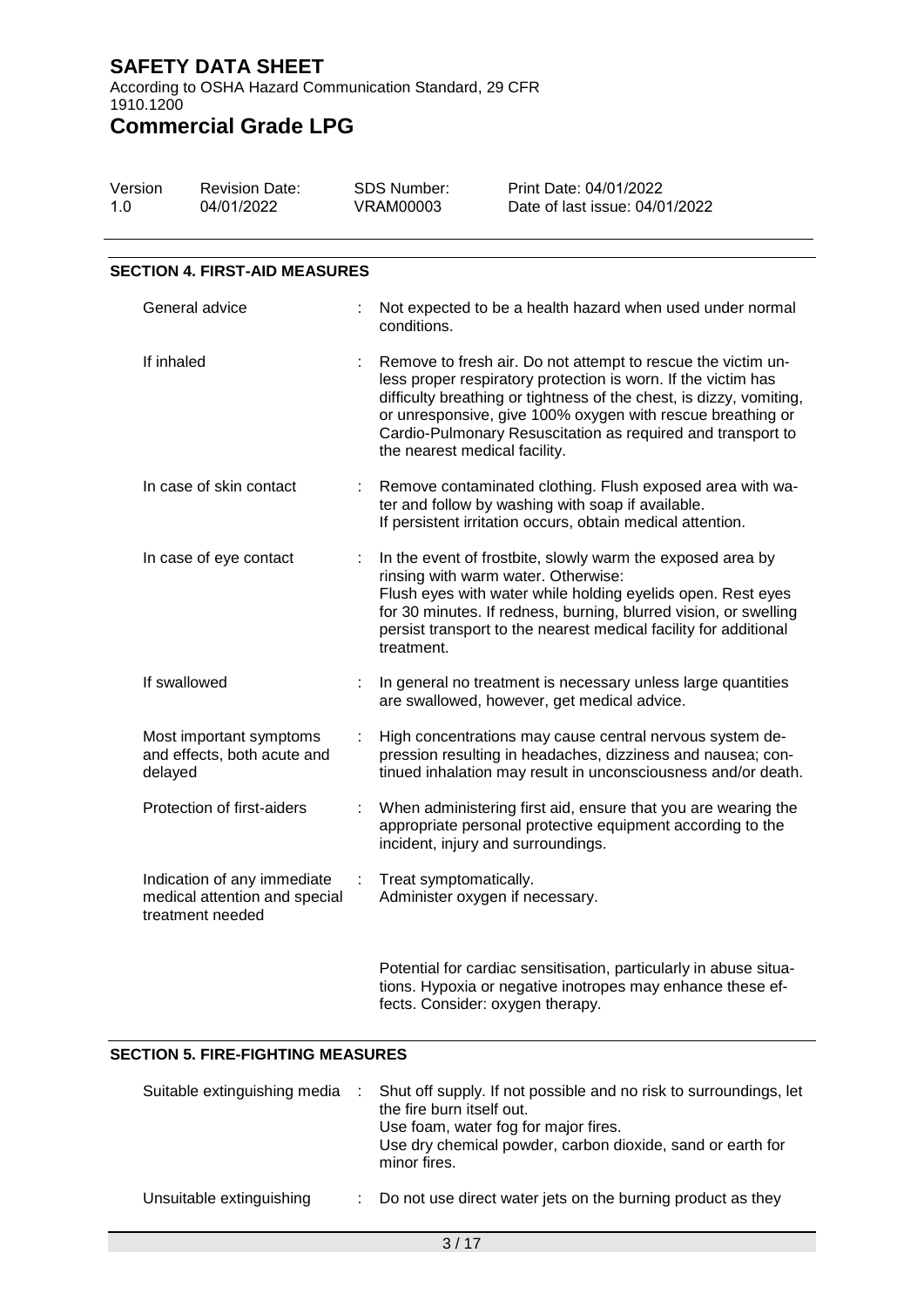According to OSHA Hazard Communication Standard, 29 CFR 1910.1200

# **Commercial Grade LPG**

| Version<br>1.0                            | <b>Revision Date:</b><br>04/01/2022              |   | <b>SDS Number:</b><br><b>VRAM00003</b>                                                                                                                                                                                                                                                                                                                                                                                                                        | Print Date: 04/01/2022<br>Date of last issue: 04/01/2022                                                                                                                                                                                                                                                                                                                |
|-------------------------------------------|--------------------------------------------------|---|---------------------------------------------------------------------------------------------------------------------------------------------------------------------------------------------------------------------------------------------------------------------------------------------------------------------------------------------------------------------------------------------------------------------------------------------------------------|-------------------------------------------------------------------------------------------------------------------------------------------------------------------------------------------------------------------------------------------------------------------------------------------------------------------------------------------------------------------------|
| media                                     |                                                  |   |                                                                                                                                                                                                                                                                                                                                                                                                                                                               | could cause a steam explosion and spread of the fire.<br>Simultaneous use of foam and water on the same surface is<br>to be avoided as water destroys the foam.                                                                                                                                                                                                         |
| Specific hazards during fire-<br>fighting |                                                  | ÷ | Hazardous combustion products may include:<br>Carbon monoxide may be evolved if incomplete combustion<br>occurs.<br>Unidentified organic and inorganic compounds.<br>Sustained fire attack on vessels may result in a Boiling Liquid<br>Expanding Vapor Explosion (BLEVE).<br>Contents are under pressure and can explode when exposed<br>to heat or flames.<br>The vapour is heavier than air, spreads along the ground and<br>distant ignition is possible. |                                                                                                                                                                                                                                                                                                                                                                         |
| ods                                       | Specific extinguishing meth-                     |   |                                                                                                                                                                                                                                                                                                                                                                                                                                                               | Use extinguishing measures that are appropriate to local cir-<br>cumstances and the surrounding environment.                                                                                                                                                                                                                                                            |
|                                           | Further information                              |   | to evacuate immediately.                                                                                                                                                                                                                                                                                                                                                                                                                                      | Clear fire area of all non-emergency personnel.<br>Keep adjacent containers cool by spraying with water.<br>If possible remove containers from the danger zone.<br>If the fire cannot be extinguished the only course of action is                                                                                                                                      |
|                                           | Special protective equipment<br>for firefighters | ÷ |                                                                                                                                                                                                                                                                                                                                                                                                                                                               | Proper protective equipment including chemical resistant<br>gloves are to be worn; chemical resistant suit is indicated if<br>large contact with spilled product is expected. Self-Contained<br>Breathing Apparatus must be worn when approaching a fire in<br>a confined space. Select fire fighter's clothing approved to<br>relevant Standards (e.g. Europe: EN469). |

#### **SECTION 6. ACCIDENTAL RELEASE MEASURES**

| Personal precautions, protec- :<br>tive equipment and emer-<br>gency procedures | Shut off leaks, if possible without personal risks. Remove all<br>possible sources of ignition in the surrounding area and evac-<br>uate all personnel. Attempt to disperse the gas or to direct its<br>flow to a safe location for example by using fog sprays. Take<br>precautionary measures against static discharge. Ensure elec-<br>trical continuity by bonding and grounding (earthing) all<br>equipment. Monitor area with combustible gas meter.<br>Test atmosphere for flammable gas concentrations to ensure<br>safe working conditions before personnel are allowed to enter<br>the area. |
|---------------------------------------------------------------------------------|--------------------------------------------------------------------------------------------------------------------------------------------------------------------------------------------------------------------------------------------------------------------------------------------------------------------------------------------------------------------------------------------------------------------------------------------------------------------------------------------------------------------------------------------------------------------------------------------------------|
| <b>Environmental precautions</b>                                                | Use appropriate containment to avoid environmental contami-<br>nation.                                                                                                                                                                                                                                                                                                                                                                                                                                                                                                                                 |
| Methods and materials for<br>containment and cleaning up                        | Allow to evaporate.<br>Attempt to disperse the gas or to direct its flow to a safe loca-<br>tion, for example by using fog sprays.<br>Take precautionary measures against static discharges.                                                                                                                                                                                                                                                                                                                                                                                                           |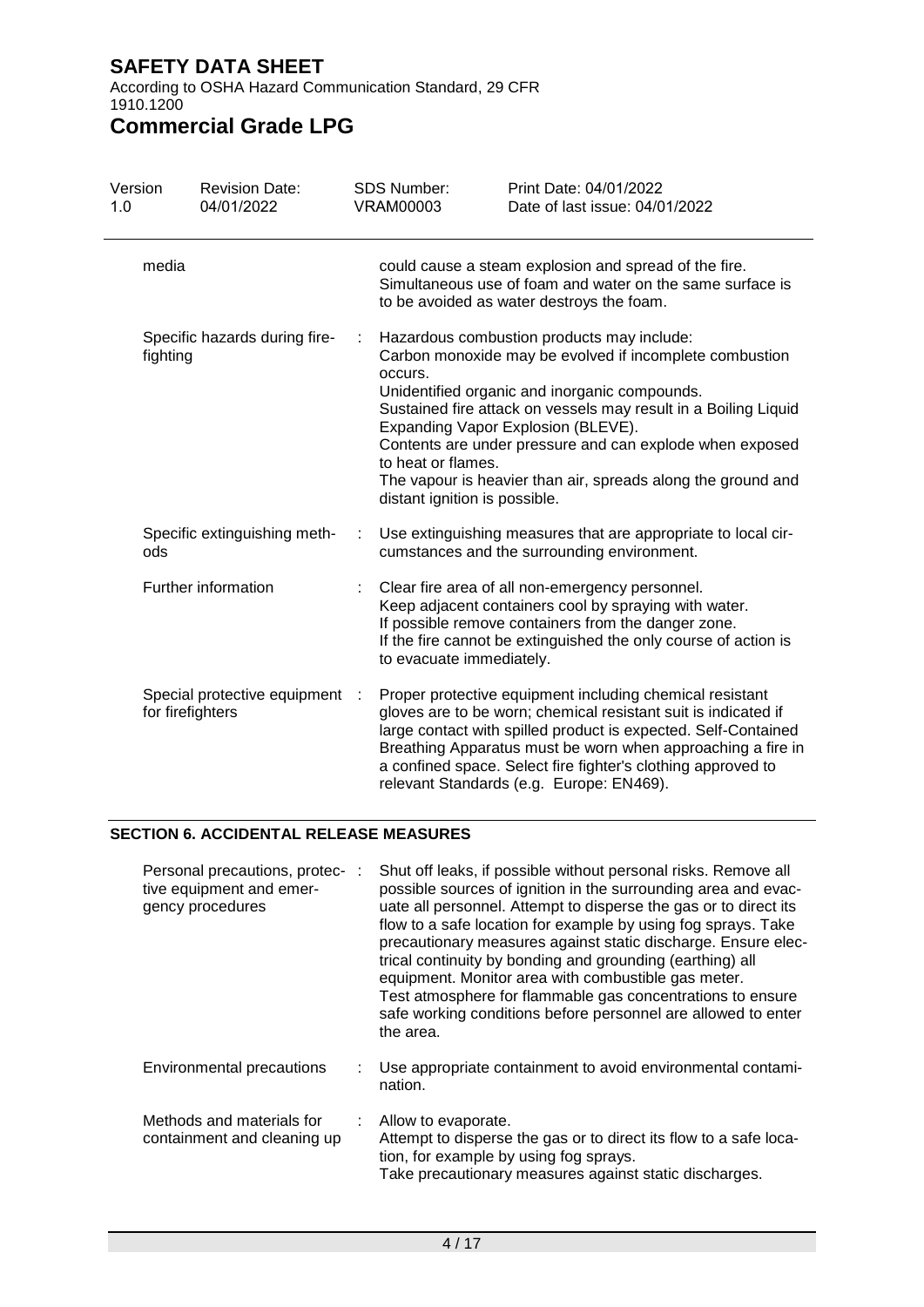According to OSHA Hazard Communication Standard, 29 CFR 1910.1200

# **Commercial Grade LPG**

| Version | <b>Revision Date:</b> | <b>SDS Number:</b>                                      | Print Date: 04/01/2022                                                                                                                                                                                                                                                                                                                                                                                      |
|---------|-----------------------|---------------------------------------------------------|-------------------------------------------------------------------------------------------------------------------------------------------------------------------------------------------------------------------------------------------------------------------------------------------------------------------------------------------------------------------------------------------------------------|
| 1.0     | 04/01/2022            | VRAM00003                                               | Date of last issue: 04/01/2022                                                                                                                                                                                                                                                                                                                                                                              |
|         | Additional advice     | this Safety Data Sheet.<br>enters surface water drains. | : For guidance on selection of personal protective equipment<br>see Chapter 8 of this Safety Data Sheet.<br>Notify authorities if any exposure to the general public or the<br>environment occurs or is likely to occur.<br>For guidance on disposal of spilled material see Chapter 13 of<br>Vapour may form an explosive mixture with air.<br>Risk of explosion. Inform the emergency services if product |

#### **SECTION 7. HANDLING AND STORAGE**

| <b>Technical measures</b>    |    | Avoid breathing of or direct contact with material. Only use in<br>well ventilated areas. Wash thoroughly after handling. For<br>guidance on selection of personal protective equipment see<br>Chapter 8 of this Safety Data Sheet.<br>Use the information in this data sheet as input to a risk as-<br>sessment of local circumstances to help determine appropri-<br>ate controls for safe handling, storage and disposal of this<br>material.<br>Air-dry contaminated clothing in a well-ventilated area before<br>laundering.<br>Use local exhaust ventilation if there is risk of inhalation of<br>vapours, mists or aerosols.<br>Take precautionary measures against static discharges. |
|------------------------------|----|-----------------------------------------------------------------------------------------------------------------------------------------------------------------------------------------------------------------------------------------------------------------------------------------------------------------------------------------------------------------------------------------------------------------------------------------------------------------------------------------------------------------------------------------------------------------------------------------------------------------------------------------------------------------------------------------------|
| Advice on safe handling      | ÷. | Ensure that all local regulations regarding handling and stor-<br>age facilities are followed.<br>This product is intended for use in closed systems only.<br>This product can create a low temperature exposure hazard<br>when released as a liquid.<br>Extinguish any naked flames. Do not smoke. Remove ignition<br>sources. Avoid sparks.<br>Avoid prolonged or repeated contact with skin.<br>Electrostatic charges may be generated during pumping. Elec-<br>trostatic discharge may cause fire.<br>Earth all equipment.<br>Use local exhaust ventilation if there is risk of inhalation of<br>vapours, mists or aerosols.                                                              |
| Avoidance of contact         | ÷. | Strong oxidising agents.                                                                                                                                                                                                                                                                                                                                                                                                                                                                                                                                                                                                                                                                      |
| <b>Product Transfer</b>      |    | Refer to guidance under Handling section. Do not use com-<br>pressed air for filling discharge or handling. Electrostatic<br>charges may be generated during pumping. Electrostatic dis-<br>charge may cause fire. Delivery lines may become cold<br>enough to present a cold burns hazard. Ensure electrical con-<br>tinuity by bonding and grounding (earthing) all equipment.<br>Restrict line velocity during pumping in order to avoid genera-<br>tion of electrostatic discharge.                                                                                                                                                                                                       |
| Further information on stor- |    | Store only in purpose-designed, appropriately labelled pres-                                                                                                                                                                                                                                                                                                                                                                                                                                                                                                                                                                                                                                  |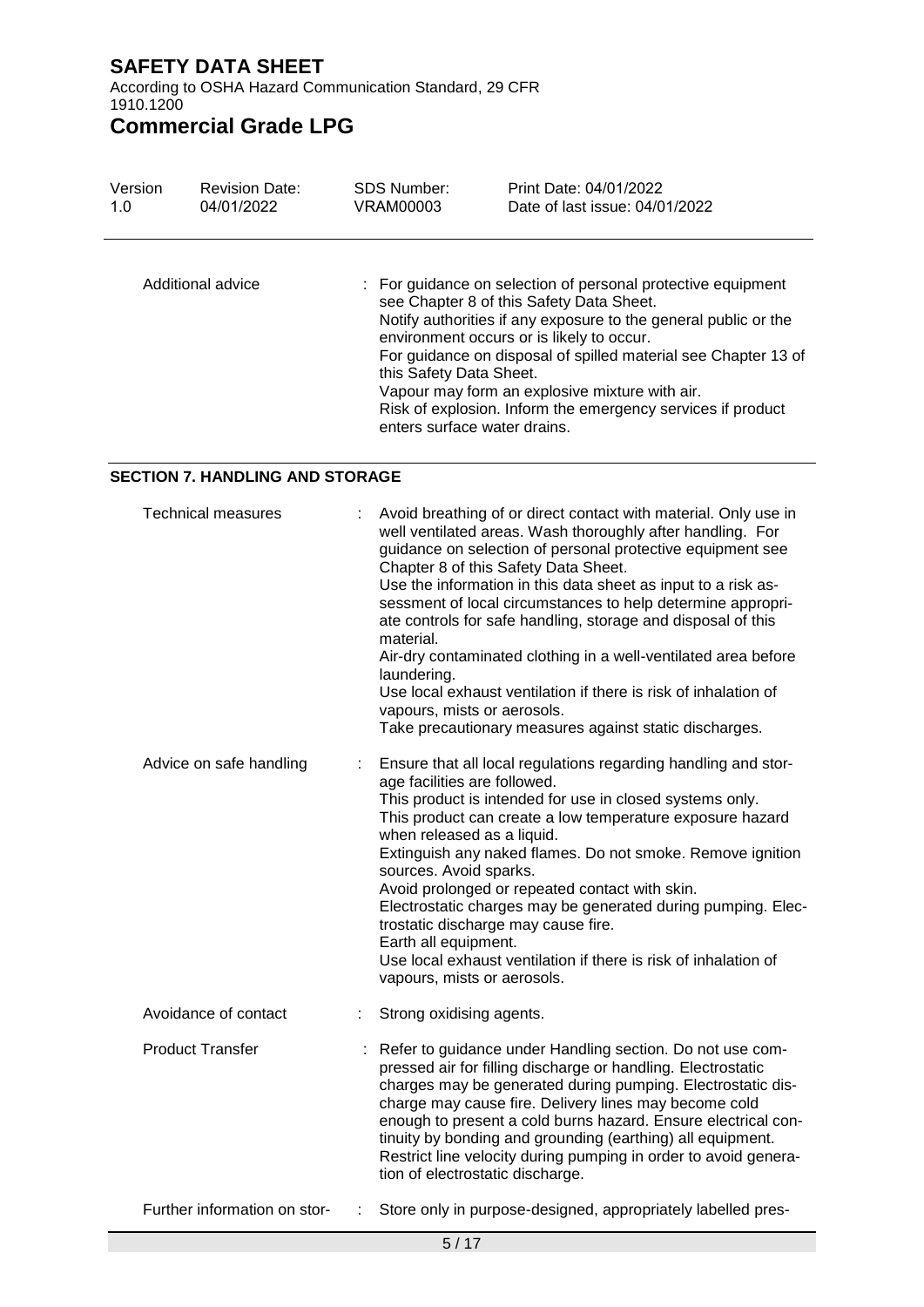According to OSHA Hazard Communication Standard, 29 CFR 1910.1200

## **Commercial Grade LPG**

| Version<br>1.0                      | <b>Revision Date:</b><br>04/01/2022 | <b>SDS Number:</b><br><b>VRAM00003</b>                        | Print Date: 04/01/2022<br>Date of last issue: 04/01/2022                                                                                                                                                                                                                                                                                                                                                                                                                                                                                                                                                                                                                                                                                                |
|-------------------------------------|-------------------------------------|---------------------------------------------------------------|---------------------------------------------------------------------------------------------------------------------------------------------------------------------------------------------------------------------------------------------------------------------------------------------------------------------------------------------------------------------------------------------------------------------------------------------------------------------------------------------------------------------------------------------------------------------------------------------------------------------------------------------------------------------------------------------------------------------------------------------------------|
| age stability<br>Packaging material |                                     | sure vessels or cylinders.<br>other strong oxidizers.<br>ble. | Must be stored in a well-ventilated area, away from sunlight,<br>ignition sources and other sources of heat.<br>Do not store near cylinders containing compressed oxygen or<br>The vapours in the head space of the storage vessel may lie<br>in the flammable/explosive range and hence may be flamma-<br>Refer to section 15 for any additional specific legislation cov-<br>ering the packaging and storage of this product.                                                                                                                                                                                                                                                                                                                         |
|                                     |                                     | GB, Neoprene (CR).                                            | Suitable material: For containers and container linings, use<br>materials specifically approved for use with this product., Ex-<br>amples of suitable materials are: PA-11, PEEK, PVDF, PTFE,<br>GRE (Epoxy), GRVE (vinyl ester), Viton (FKM), type F and<br>Unsuitable material: Some forms of cast iron., Examples of<br>materials to avoid are: ABS, polymethyl methacrylate<br>(PMMA), polyethylene (PE / HDPE), polypropylene (PP),<br>PVC, natural rubber (NR), Nitrile (NBR) ethylene propylene<br>rubber (EPDM), Butyl (IIR), Hypalon (CSM), polystyrene, pol-<br>yvinyl chloride (PVC), polyisobutylene., For containers and<br>container linings, aluminium should not be used if there is a<br>risk of caustic contamination of the product. |
|                                     | <b>Container Advice</b>             |                                                               | Do not cut, drill, grind, weld or perform similar operations on or<br>near containers. Containers, even those that have been emp-<br>tied, can contain explosive vapours.                                                                                                                                                                                                                                                                                                                                                                                                                                                                                                                                                                               |
|                                     | Specific use(s)                     | : Not applicable.                                             |                                                                                                                                                                                                                                                                                                                                                                                                                                                                                                                                                                                                                                                                                                                                                         |
|                                     |                                     | on Static Electricity).                                       | See additional references that provide safe handling practices:<br>American Petroleum Institute 2003 (Protection Against Igni-<br>tions Arising out of Static, Lightning and Stray Currents) or<br>National Fire Protection Agency 77 (Recommended Practices<br>IEC/TS 60079-32-1: Electrostatic hazards, guidance                                                                                                                                                                                                                                                                                                                                                                                                                                      |

#### **SECTION 8. EXPOSURE CONTROLS AND PERSONAL PROTECTION**

| Components | CAS-No.  | Value type  | Control parame-    | <b>Basis</b> |
|------------|----------|-------------|--------------------|--------------|
|            |          | (Form of    | ters / Permissible |              |
|            |          | exposure)   | concentration      |              |
| butane     | 106-97-8 | <b>STEL</b> | $1,000$ ppm        | ACGIH        |
| isobutane  | 75-28-5  | <b>STEL</b> | $1,000$ ppm        | <b>ACGIH</b> |
| isopentane | 78-78-4  | <b>TWA</b>  | $1,000$ ppm        | <b>ACGIH</b> |

#### **Components with workplace control parameters**

#### **Biological occupational exposure limits**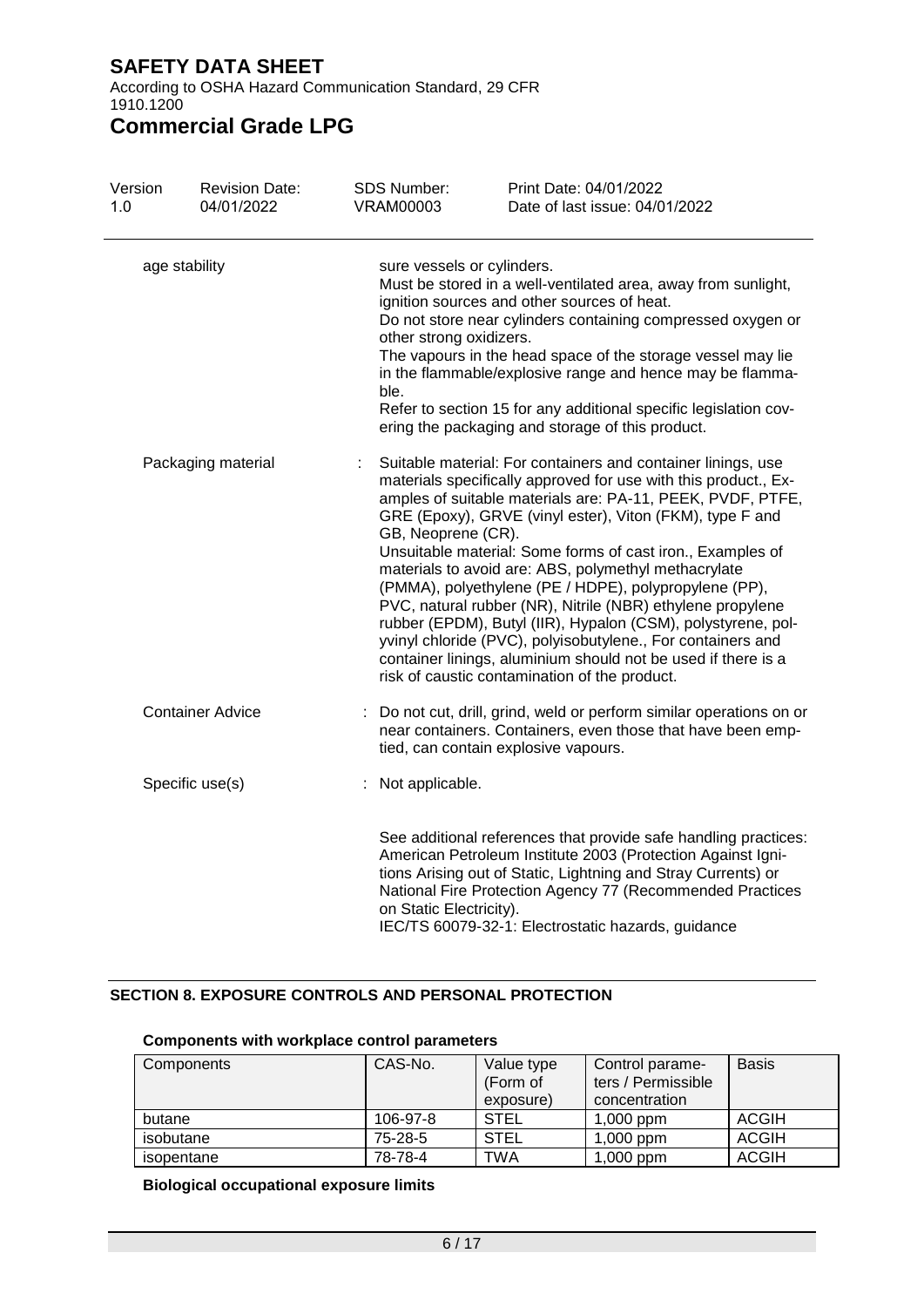According to OSHA Hazard Communication Standard, 29 CFR 1910.1200

**Commercial Grade LPG**

| Version | <b>Revision Date:</b> | <b>SDS Number:</b> | Print Date: 04/  |
|---------|-----------------------|--------------------|------------------|
| 1.0     | 04/01/2022            | VRAM00003          | Date of last iss |

/01/2022 sue: 04/01/2022

No biological limit allocated.

#### **Monitoring Methods**

Monitoring of the concentration of substances in the breathing zone of workers or in the general workplace may be required to confirm compliance with an OEL and adequacy of exposure controls. For some substances biological monitoring may also be appropriate.

Validated exposure measurement methods should be applied by a competent person and samples analysed by an accredited laboratory.

Examples of sources of recommended exposure measurement methods are given below or contact the supplier. Further national methods may be available.

National Institute of Occupational Safety and Health (NIOSH), USA: Manual of Analytical Methods http://www.cdc.gov/niosh/

Occupational Safety and Health Administration (OSHA), USA: Sampling and Analytical Methods http://www.osha.gov/

Health and Safety Executive (HSE), UK: Methods for the Determination of Hazardous Substances http://www.hse.gov.uk/

Institut für Arbeitsschutz Deutschen Gesetzlichen Unfallversicherung (IFA) , Germany http://www.dguv.de/inhalt/index.jsp

L'Institut National de Recherche et de Securité, (INRS), France http://www.inrs.fr/accueil

**Engineering measures** : The level of protection and types of controls necessary will vary depending upon potential exposure conditions. Select controls based on a risk assessment of local circumstances. Appropriate measures include: Use sealed systems as far as possible. Adequate explosion-proof ventilation to control airborne concentrations below the exposure guidelines/limits. Local exhaust ventilation is recommended. Eye washes and showers for emergency use.

General Information:

Always observe good personal hygiene measures, such as washing hands after handling the material and before eating, drinking, and/or smoking. Routinely wash work clothing and protective equipment to remove contaminants. Discard contaminated clothing and footwear that cannot be cleaned. Practice good housekeeping.

Define procedures for safe handling and maintenance of controls.

Educate and train workers in the hazards and control measures relevant to normal activities associated with this product.

Ensure appropriate selection, testing and maintenance of equipment used to control exposure, e.g. personal protective equipment, local exhaust ventilation.

Drain down system prior to equipment break-in or maintenance.

Retain drain downs in sealed storage pending disposal or for subsequent recycle.

Do not ingest. If swallowed then seek immediate medical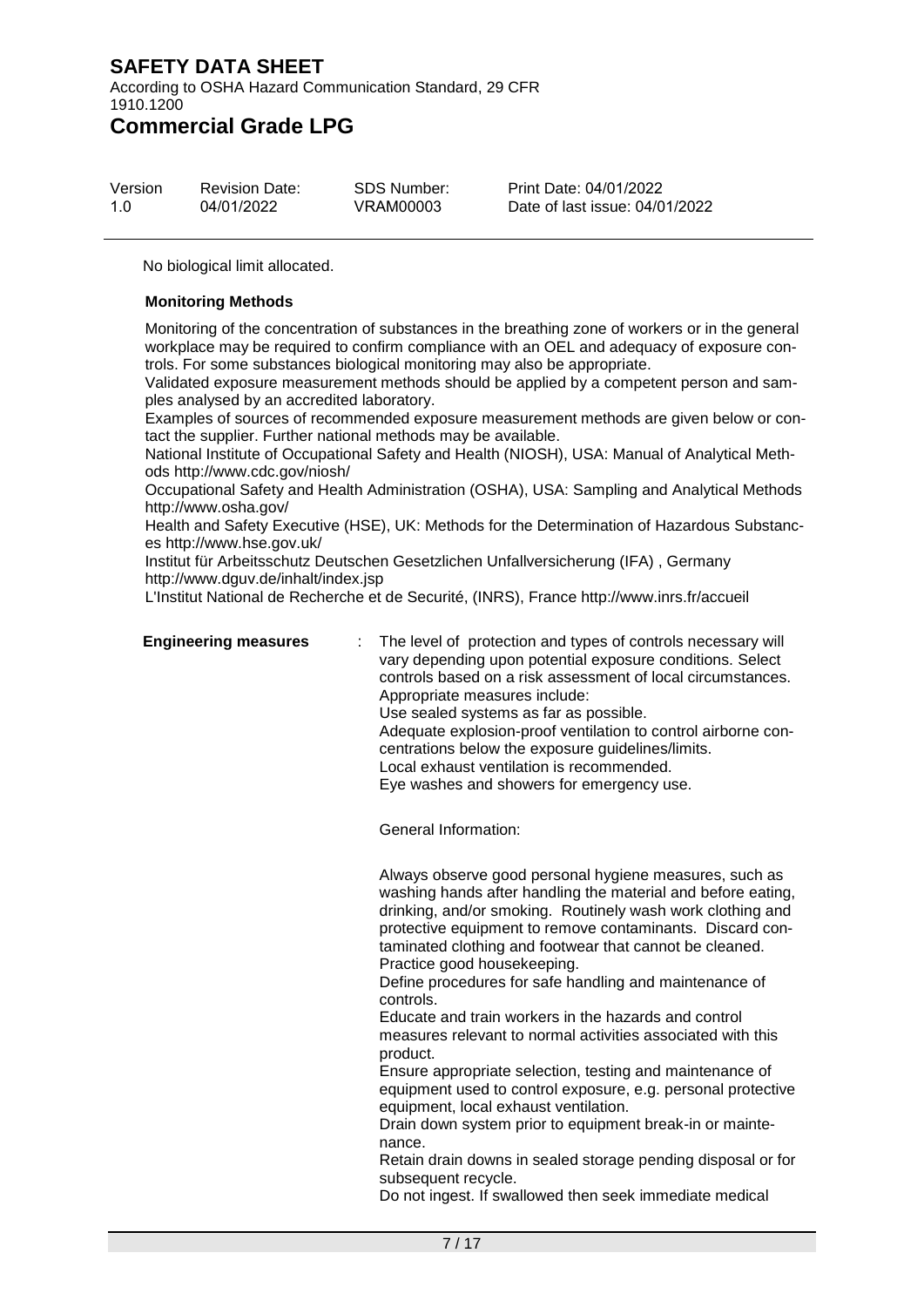According to OSHA Hazard Communication Standard, 29 CFR 1910.1200

**Commercial Grade LPG**

| Version<br>1.0 | <b>Revision Date:</b><br>04/01/2022    | <b>SDS Number:</b><br><b>VRAM00003</b> | Print Date: 04/01/2022<br>Date of last issue: 04/01/2022                                                                                                                                                                                                                                                                                                                                                                                                                                                                                                                                                                     |
|----------------|----------------------------------------|----------------------------------------|------------------------------------------------------------------------------------------------------------------------------------------------------------------------------------------------------------------------------------------------------------------------------------------------------------------------------------------------------------------------------------------------------------------------------------------------------------------------------------------------------------------------------------------------------------------------------------------------------------------------------|
|                |                                        | assistance                             |                                                                                                                                                                                                                                                                                                                                                                                                                                                                                                                                                                                                                              |
|                | Personal protective equipment          |                                        |                                                                                                                                                                                                                                                                                                                                                                                                                                                                                                                                                                                                                              |
|                | Respiratory protection                 | ÷<br>ratus.                            | If engineering controls do not maintain airborne concentra-<br>tions to a level which is adequate to protect worker health,<br>select respiratory protection equipment suitable for the spe-<br>cific conditions of use and meeting relevant legislation.<br>Check with respiratory protective equipment suppliers.<br>Where air-filtering respirators are unsuitable (e.g. airborne<br>concentrations are high, risk of oxygen deficiency, confined<br>space) use appropriate positive pressure breathing appa-<br>Where air-filtering respirators are suitable, select an appro-<br>priate combination of mask and filter. |
|                |                                        |                                        | All respiratory protection equipment and use must be in ac-<br>cordance with local regulations.<br>Respirator selection, use and maintenance should be in ac-<br>cordance with the requirements of the OSHA Respiratory<br>Protection Standard, 29 CFR 1910.134.                                                                                                                                                                                                                                                                                                                                                             |
|                |                                        | point <65 °C (149 °F)]                 | Select a filter suitable for organic gases and vapours [boiling                                                                                                                                                                                                                                                                                                                                                                                                                                                                                                                                                              |
|                | Hand protection<br>Remarks             |                                        | Personal hygiene is a key element of effective hand care.<br>Gloves must only be worn on clean hands. After using<br>gloves, hands should be washed and dried thoroughly. Appli-<br>cation of a non-perfumed moisturizer is recommended. Suit-<br>ability and durability of a glove is dependent on usage, e.g.<br>frequency and duration of contact, chemical resistance of<br>glove material, dexterity. Always seek advice from glove sup-<br>pliers. Contaminated gloves should be replaced.                                                                                                                             |
|                | Eye protection                         |                                        | Wear safety glasses and face shield (preferably with a chin<br>guard) if splashes are likely to occur.                                                                                                                                                                                                                                                                                                                                                                                                                                                                                                                       |
|                | Skin and body protection               | apron.                                 | Chemical and cold resistant gloves/gauntlets, boots, and                                                                                                                                                                                                                                                                                                                                                                                                                                                                                                                                                                     |
|                | Protective measures                    |                                        | Personal protective equipment (PPE) should meet recom-<br>mended national standards. Check with PPE suppliers.                                                                                                                                                                                                                                                                                                                                                                                                                                                                                                               |
|                | <b>Environmental exposure controls</b> |                                        |                                                                                                                                                                                                                                                                                                                                                                                                                                                                                                                                                                                                                              |
|                | General advice                         | vapour.                                | : Local guidelines on emission limits for volatile substances<br>must be observed for the discharge of exhaust air containing<br>Information on accidental release measures are to be found in                                                                                                                                                                                                                                                                                                                                                                                                                               |

#### **SECTION 9. PHYSICAL AND CHEMICAL PROPERTIES**

section 6.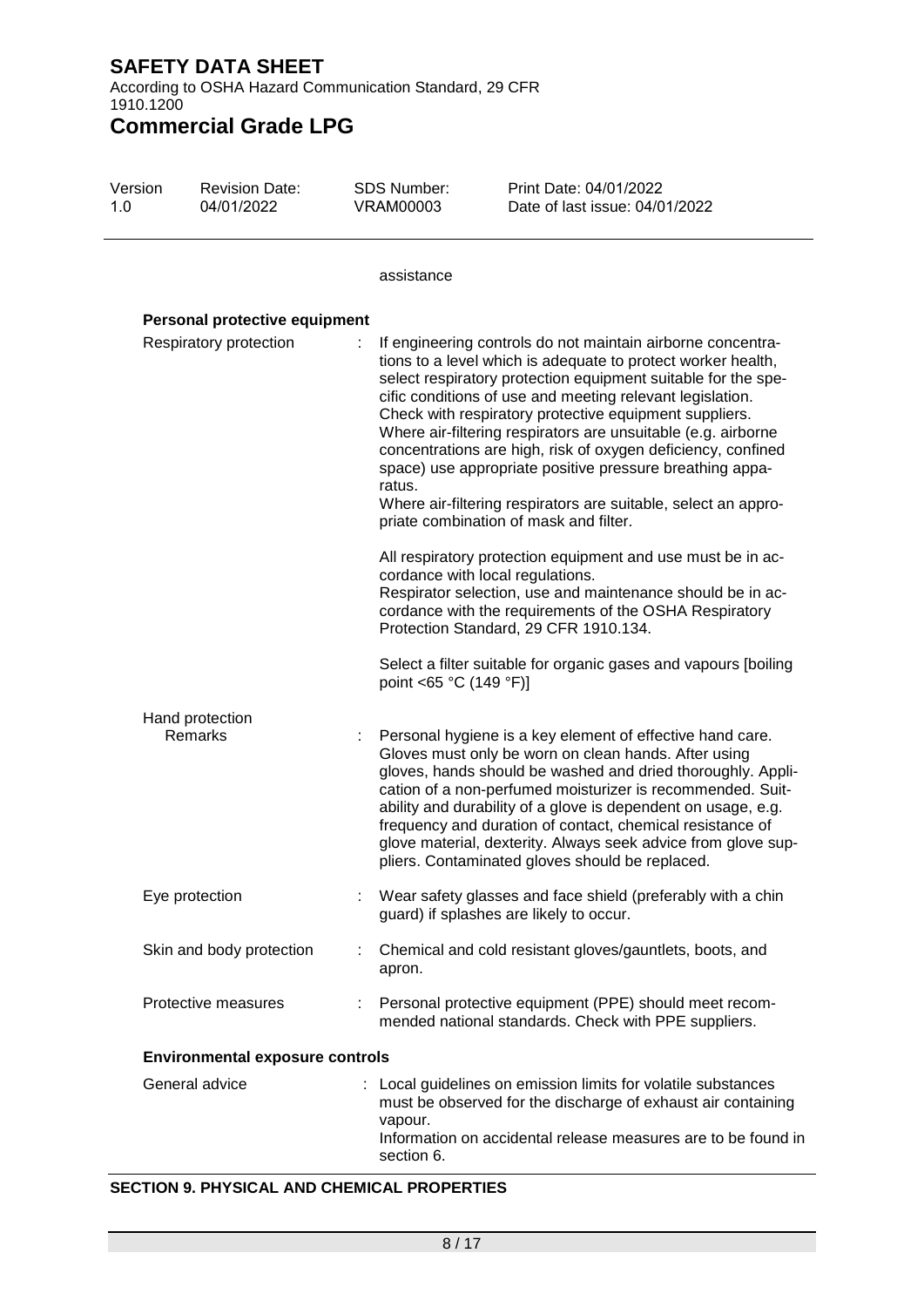According to OSHA Hazard Communication Standard, 29 CFR 1910.1200

# **Commercial Grade LPG**

| Version<br>1.0 | <b>Revision Date:</b><br>04/01/2022                 |                               | <b>SDS Number:</b><br><b>VRAM00003</b> | Print Date: 04/01/2022<br>Date of last issue: 04/01/2022 |
|----------------|-----------------------------------------------------|-------------------------------|----------------------------------------|----------------------------------------------------------|
|                | Appearance                                          | t                             | Liquid under pressure.                 |                                                          |
| Colour         |                                                     |                               | colourless                             |                                                          |
| Odour          |                                                     |                               | slight                                 |                                                          |
|                | Odour Threshold                                     |                               | Data not available                     |                                                          |
| pH             |                                                     | t.                            | Not applicable                         |                                                          |
|                |                                                     |                               | Not applicable                         |                                                          |
|                |                                                     |                               | Data not available                     |                                                          |
|                | Flash point                                         |                               | $< -51$ °C / $< -60$ °F                |                                                          |
|                | Evaporation rate                                    |                               | Data not available                     |                                                          |
|                | Flammability (solid, gas)                           | ÷.                            | Extremely flammable.                   |                                                          |
|                | Upper explosion limit / upper<br>flammability limit | $\mathcal{L}$                 | no data available                      |                                                          |
|                | Vapour pressure                                     |                               | Data not available                     |                                                          |
|                | Relative vapour density                             |                               | > 2<br>$(Air = 1.0)$                   |                                                          |
|                | Relative density                                    |                               | 0.6                                    |                                                          |
| Density        |                                                     |                               | Data not available                     |                                                          |
|                | Solubility(ies)<br>Water solubility                 |                               | : 0.05 g/l negligible                  |                                                          |
|                | Partition coefficient: n-<br>octanol/water          | ÷.                            | Data not available                     |                                                          |
|                | Decomposition temperature                           | $\mathcal{I}^{\mathcal{I}}$ . | no data available                      |                                                          |
|                | Viscosity<br>Viscosity, dynamic                     |                               | Data not available                     |                                                          |
|                | Viscosity, kinematic                                | t.                            | Data not available                     |                                                          |
|                | <b>Explosive properties</b>                         |                               |                                        | Classification Code: NOT CLASS: Not classified           |
|                |                                                     |                               | Not applicable                         |                                                          |
|                | Oxidizing properties                                |                               | Not applicable                         |                                                          |
|                |                                                     |                               | Data not available                     |                                                          |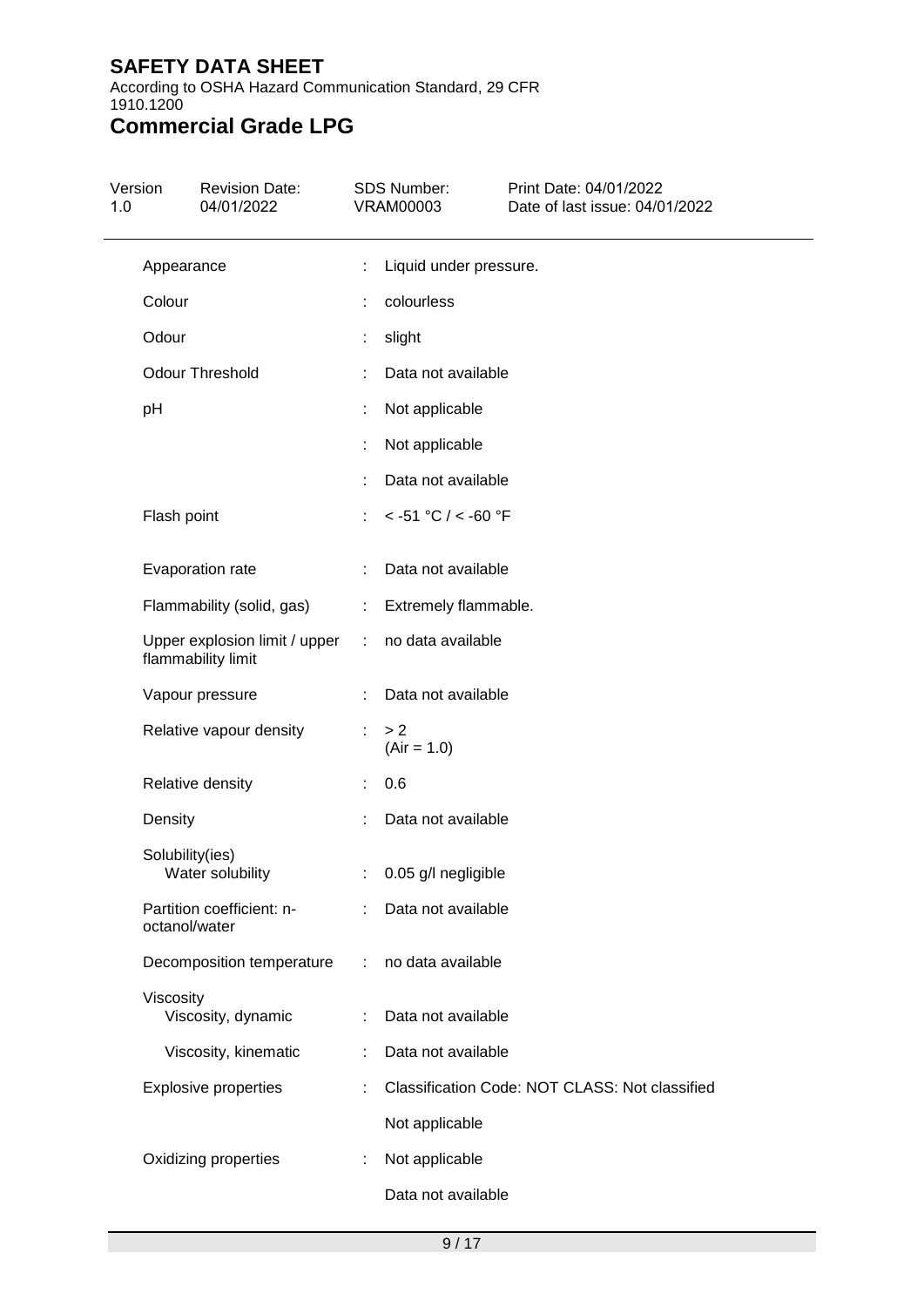According to OSHA Hazard Communication Standard, 29 CFR 1910.1200

## **Commercial Grade LPG**

| Version<br>1.0 |                                         | <b>Revision Date:</b><br>04/01/2022         |   | <b>SDS Number:</b><br><b>VRAM00003</b>                                              | Print Date: 04/01/2022<br>Date of last issue: 04/01/2022        |
|----------------|-----------------------------------------|---------------------------------------------|---|-------------------------------------------------------------------------------------|-----------------------------------------------------------------|
|                |                                         |                                             |   |                                                                                     |                                                                 |
|                |                                         | Surface tension                             |   | Data not available                                                                  |                                                                 |
|                | Conductivity                            |                                             |   | Data not available                                                                  |                                                                 |
|                |                                         | Molecular weight                            |   | Data not available                                                                  |                                                                 |
|                |                                         | <b>SECTION 10. STABILITY AND REACTIVITY</b> |   |                                                                                     |                                                                 |
|                | Reactivity                              |                                             |   |                                                                                     | No, product will not become self-reactive.                      |
|                | Chemical stability                      |                                             |   |                                                                                     | Stable under normal conditions of use.                          |
|                | Possibility of hazardous reac-<br>tions |                                             | ÷ | according to provisions                                                             | No hazardous reaction is expected when handled and stored       |
|                | Conditions to avoid                     |                                             |   |                                                                                     | Heat, open flames, sparks and flammable atmospheres.            |
|                |                                         |                                             |   | tricity.                                                                            | In certain circumstances product can ignite due to static elec- |
|                |                                         | Incompatible materials                      |   | Strong oxidising agents.                                                            |                                                                 |
|                | products                                | Hazardous decomposition                     |   | Hazardous decomposition products are not expected to form<br>during normal storage. |                                                                 |

#### **SECTION 11. TOXICOLOGICAL INFORMATION**

Basis for assessment : Information given is based on product testing.

#### **Information on likely routes of exposure**

Inhalation is the primary route of exposure although exposure may occur through skin or eye contact.

#### **Acute toxicity**

| <b>Product:</b>           |                                                                              |
|---------------------------|------------------------------------------------------------------------------|
| Acute oral toxicity       | : Remarks: Not applicable                                                    |
| Acute inhalation toxicity | : LC 50 (Rat): $>20000$ ppmV<br>Exposure time: 4 h<br>Remarks: Low toxicity: |
| Acute dermal toxicity     | : Remarks: Not applicable                                                    |
|                           |                                                                              |

#### **Skin corrosion/irritation**

#### **Product:**

Remarks: Not irritating to skin.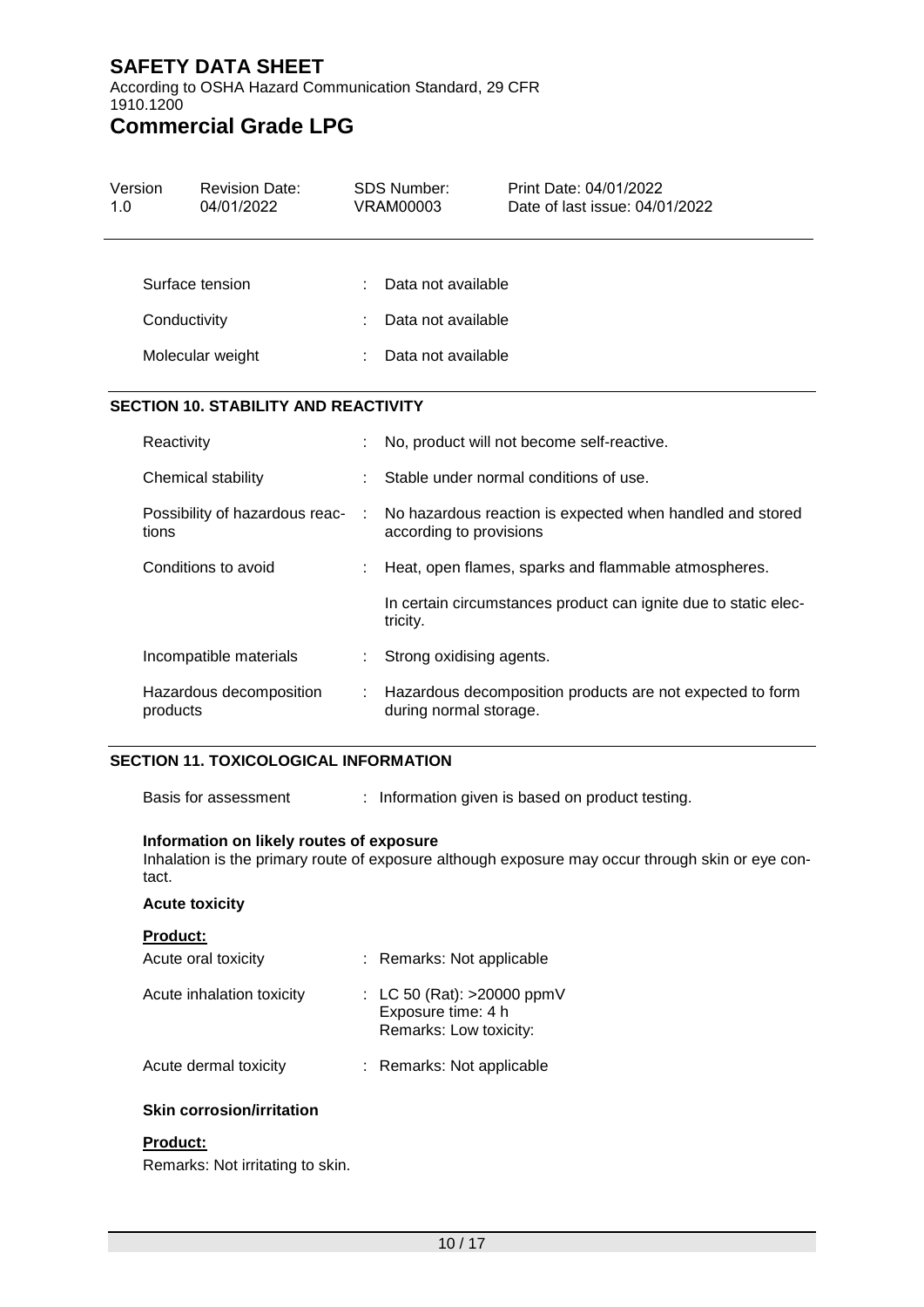According to OSHA Hazard Communication Standard, 29 CFR 1910.1200

### **Commercial Grade LPG**

| Version | <b>Revision Date:</b> | SDS Number: | Print Date: 04/01/2022         |
|---------|-----------------------|-------------|--------------------------------|
| 1.0     | 04/01/2022            | VRAM00003   | Date of last issue: 04/01/2022 |

#### **Serious eye damage/eye irritation**

#### **Product:**

Remarks: Essentially non-irritating to eyes.

#### **Respiratory or skin sensitisation**

#### **Product:**

Remarks: Not a sensitiser. Based on available data, the classification criteria are not met.

:

#### **Germ cell mutagenicity**

#### **Product:**

: Remarks: Non mutagenic, Based on available data, the classification criteria are not met.

#### **Carcinogenicity**

#### **Product:**

Remarks: Not a carcinogen., Based on available data, the classification criteria are not met.

| <b>IARC</b> | No component of this product present at levels greater than or<br>equal to 0.1% is identified as probable, possible or confirmed<br>human carcinogen by IARC. |
|-------------|---------------------------------------------------------------------------------------------------------------------------------------------------------------|
| <b>OSHA</b> | No component of this product present at levels greater than or<br>equal to 0.1% is on OSHA's list of regulated carcinogens.                                   |
| <b>NTP</b>  | No component of this product present at levels greater than or<br>equal to 0.1% is identified as a known or anticipated carcinogen<br>by NTP.                 |

#### **Reproductive toxicity**

**Product:**

Remarks: Not a developmental toxicant., Does not impair fertility., Based on available data, the classification criteria are not met.

#### **STOT - single exposure**

### **Product:**

Remarks: High concentrations may cause central nervous system depression resulting in headaches, dizziness and nausea; continued inhalation may result in unconsciousness and/or death.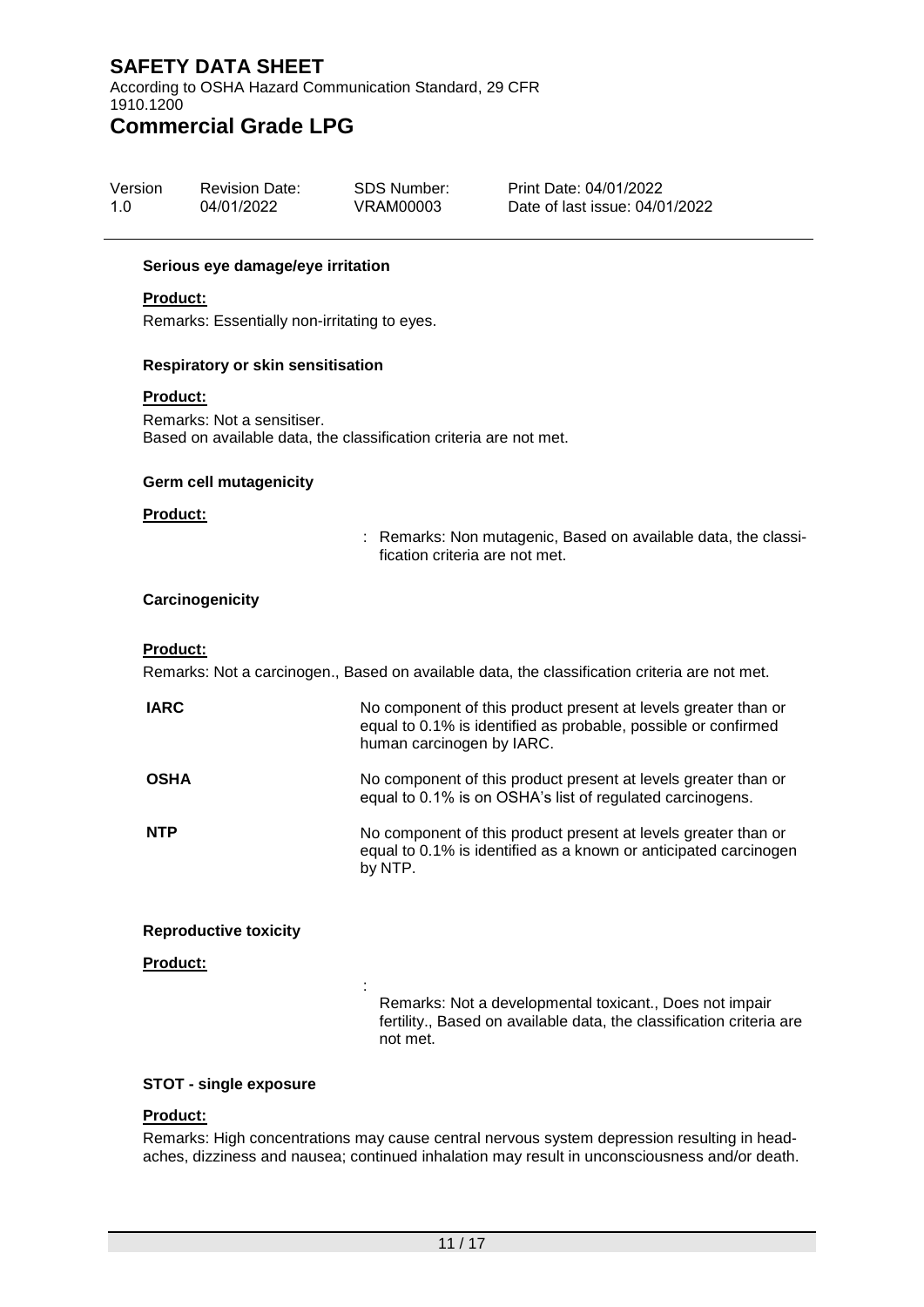According to OSHA Hazard Communication Standard, 29 CFR 1910.1200

### **Commercial Grade LPG**

| Version | <b>Revision Date:</b> | SDS Number: | Print Date: 04/01/2022         |
|---------|-----------------------|-------------|--------------------------------|
| 1.O     | 04/01/2022            | VRAM00003   | Date of last issue: 04/01/2022 |

#### **STOT - repeated exposure**

#### **Product:**

Remarks: Low systemic toxicity on repeated exposure.

#### **Aspiration toxicity**

#### **Product:**

Not an aspiration hazard.

#### **Further information**

#### **Product:**

Remarks: High gas concentrations will displace available air; unconsciousness and death may occur suddenly from lack of oxygen., Exposure to very high concentrations of similar materials has been associated with irregular heart rhythms and cardiac arrest.

Remarks: Rapid release of gases which are liquids under pressure may cause frost burns of exposed tissues (skin, eye) due to evaporative cooling.

Remarks: Classifications by other authorities under varying regulatory frameworks may exist.

#### **SECTION 12. ECOLOGICAL INFORMATION**

| Basis for assessment                                                       | : Incomplete ecotoxicological data are available for this product.<br>The information given below is based partly on a knowledge of<br>the components and the ecotoxicology of similar prod-<br>ucts. Physical properties indicate that hydrocarbon gases will<br>rapidly volatilise from the aquatic environment and that acute<br>and chronic effects would not be observed in practice. |
|----------------------------------------------------------------------------|--------------------------------------------------------------------------------------------------------------------------------------------------------------------------------------------------------------------------------------------------------------------------------------------------------------------------------------------------------------------------------------------|
| <b>Ecotoxicity</b>                                                         |                                                                                                                                                                                                                                                                                                                                                                                            |
| <b>Product:</b><br>Toxicity to fish (Acute toxici-<br>ty)                  | Remarks: $LC/EC/IC50 > 100$ mg/l<br>Practically non toxic:<br>Based on available data, the classification criteria are not met.                                                                                                                                                                                                                                                            |
| Toxicity to daphnia and other<br>aquatic invertebrates (Acute<br>toxicity) | Remarks: LL/EL/IL50 > 100 mg/l<br>Practically non toxic:<br>Based on available data, the classification criteria are not met.                                                                                                                                                                                                                                                              |
| Toxicity to algae (Acute tox-<br>icity)                                    | Remarks: $LC/EC/IC50 > 100$ mg/l<br>Practically non toxic:<br>Based on available data, the classification criteria are not met.                                                                                                                                                                                                                                                            |
| Toxicity to fish (Chronic tox-<br>icity)                                   | Remarks: Data not available                                                                                                                                                                                                                                                                                                                                                                |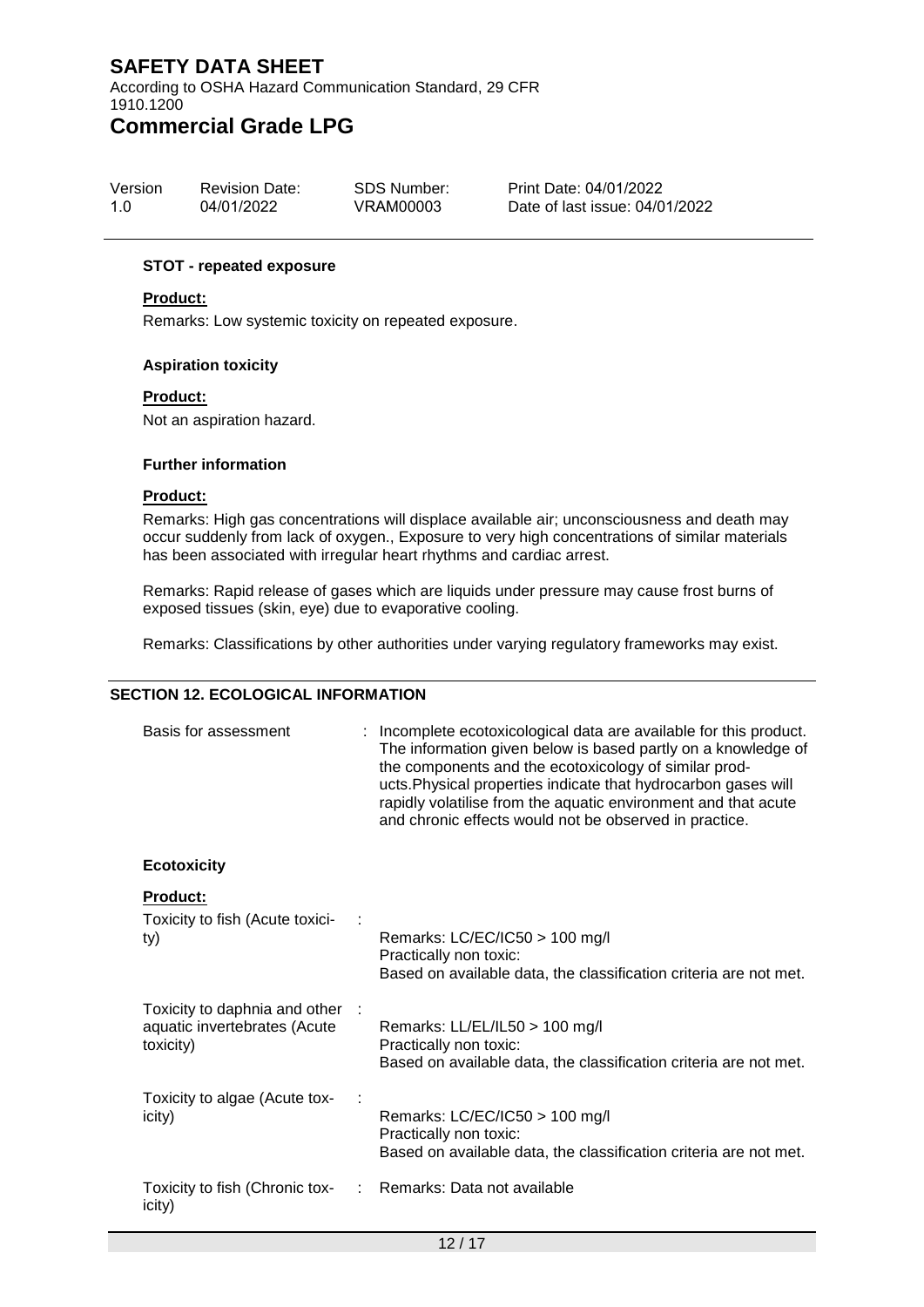According to OSHA Hazard Communication Standard, 29 CFR 1910.1200

### **Commercial Grade LPG**

| Version<br>1.0 |                                                                                 | <b>Revision Date:</b><br>04/01/2022                                                          |   | <b>SDS Number:</b><br><b>VRAM00003</b> | Print Date: 04/01/2022<br>Date of last issue: 04/01/2022                                                                  |
|----------------|---------------------------------------------------------------------------------|----------------------------------------------------------------------------------------------|---|----------------------------------------|---------------------------------------------------------------------------------------------------------------------------|
|                | ic toxicity)                                                                    | Toxicity to daphnia and other : Remarks: Data not available<br>aquatic invertebrates (Chron- |   |                                        |                                                                                                                           |
|                | : Remarks: Data not available<br>Toxicity to microorganisms<br>(Acute toxicity) |                                                                                              |   |                                        |                                                                                                                           |
|                |                                                                                 | <b>Persistence and degradability</b>                                                         |   |                                        |                                                                                                                           |
|                | <b>Product:</b>                                                                 | Biodegradability                                                                             |   | Readily biodegradable.                 | Remarks: Oxidises rapidly by photo-chemical reactions in air.                                                             |
|                |                                                                                 | <b>Bioaccumulative potential</b>                                                             |   |                                        |                                                                                                                           |
|                | <b>Product:</b>                                                                 | <b>Bioaccumulation</b>                                                                       | ÷ |                                        | Remarks: Does not bioaccumulate significantly.                                                                            |
|                |                                                                                 | <b>Mobility in soil</b>                                                                      |   |                                        |                                                                                                                           |
|                | Product:<br>Mobility                                                            |                                                                                              |   | found.                                 | Remarks: Because of their extreme volatility, air is the only<br>environmental compartment that hydrocarbon gases will be |
|                |                                                                                 | Other adverse effects                                                                        |   |                                        |                                                                                                                           |
|                | <b>Product:</b><br>mation                                                       | Additional ecological infor-                                                                 | ÷ |                                        | In view of the high rate of loss from solution, the product is<br>unlikely to pose a significant hazard to aquatic life.  |

#### **SECTION 13. DISPOSAL CONSIDERATIONS**

| Disposal methods    |  |       |  |  |
|---------------------|--|-------|--|--|
| Waste from residues |  | : Iti |  |  |
|                     |  | to:   |  |  |
|                     |  | d٥    |  |  |

is the responsibility of the waste generator to determine the xicity and physical properties of the material generated to determine the proper waste classification and disposal methods in compliance with applicable regulations. Waste arising from a spillage or tank cleaning should be disposed of in accordance with prevailing regulations, preferably to a recognised collector or contractor. The competence of the collector or contractor should be established beforehand. Do not dispose into the environment, in drains or in water courses Given the nature and uses of this product, the need for disposal seldom arises. If necessary, dispose by controlled combustion in purpose-designed equipment. If this is not possible,

contact the supplier.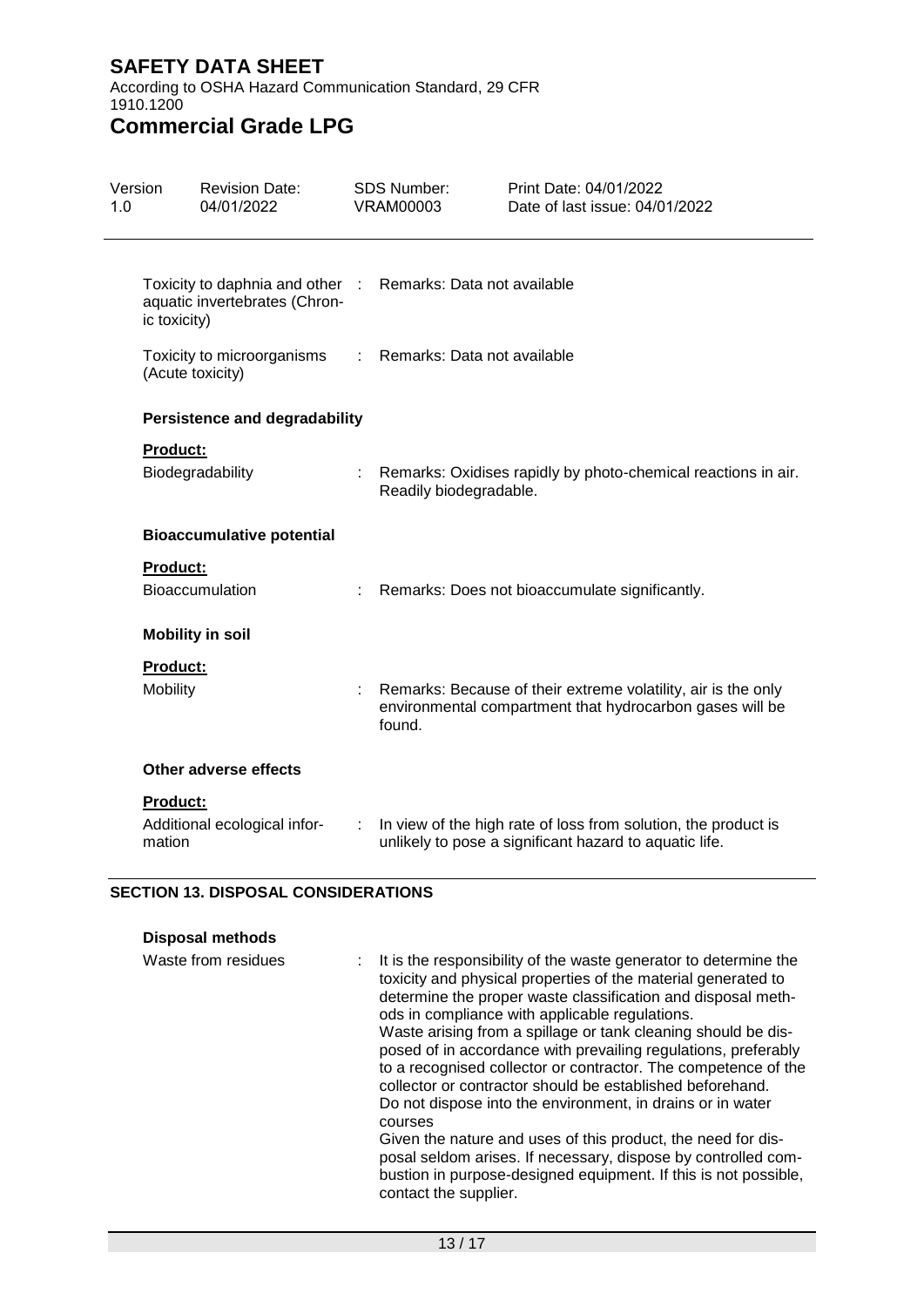According to OSHA Hazard Communication Standard, 29 CFR 1910.1200

# **Commercial Grade LPG**

| Version<br>1.0 | <b>Revision Date:</b><br>04/01/2022 | SDS Number:<br>VRAM00003                  | Print Date: 04/01/2022<br>Date of last issue: 04/01/2022                                                                                                                                                                                                                                                                                                                                                                                                                               |
|----------------|-------------------------------------|-------------------------------------------|----------------------------------------------------------------------------------------------------------------------------------------------------------------------------------------------------------------------------------------------------------------------------------------------------------------------------------------------------------------------------------------------------------------------------------------------------------------------------------------|
|                | Contaminated packaging              | Drain container thoroughly.<br>container. | After draining, vent in a safe place away from sparks and fire.<br>Residues may cause an explosion hazard.<br>Do not pollute the soil, water or environment with the waste<br>Return part-used or empty cylinders to the supplier.<br>For tanks seek specialist advice from suppliers.<br>Dispose in accordance with prevailing regulations, preferably<br>to a recognized collector or contractor. The competence of<br>the collector or contractor should be established beforehand. |
| <b>Remarks</b> | <b>Local legislation</b>            |                                           | : Disposal should be in accordance with applicable regional,<br>national, and local laws and regulations.<br>Local regulations may be more stringent than regional or na-<br>tional requirements and must be complied with.                                                                                                                                                                                                                                                            |

#### **SECTION 14. TRANSPORT INFORMATION**

#### **National Regulations**

| UN/ID/NA number                                                                                               | US Department of Transportation Classification (49 CFR Parts 171-180)<br>$\cdot$ UN 1075                  |
|---------------------------------------------------------------------------------------------------------------|-----------------------------------------------------------------------------------------------------------|
| Proper shipping name                                                                                          | : PETROLEUM GASES, LIQUEFIED                                                                              |
| Class                                                                                                         | $\div$ 2.1                                                                                                |
| Packing group                                                                                                 | : Not Assigned                                                                                            |
| Labels                                                                                                        | $\cdot$ 2.1                                                                                               |
| <b>ERG Code</b>                                                                                               | : 115                                                                                                     |
| Marine pollutant                                                                                              | : no                                                                                                      |
| <b>Remarks</b>                                                                                                | $: NOT-ODORIZED$                                                                                          |
| <b>International Regulations</b>                                                                              |                                                                                                           |
| <b>IATA-DGR</b><br>UN/ID No.<br>Proper shipping name<br>Class<br>Packing group<br>Labels                      | $\therefore$ UN 1075<br>: PETROLEUM GASES, LIQUEFIED<br>$\therefore$ 2.1<br>: Not Assigned<br>$\cdot$ 2.1 |
| <b>IMDG-Code</b><br>UN number<br>Proper shipping name<br>Class<br>Packing group<br>Labels<br>Marine pollutant | $:$ UN 1075<br>: PETROLEUM GASES, LIQUEFIED<br>$\cdot$ 2.1<br>: Not Assigned<br>$\therefore$ 2.1<br>no    |

#### **Transport in bulk according to Annex II of MARPOL 73/78 and the IBC Code**

Special precautions : Not applicable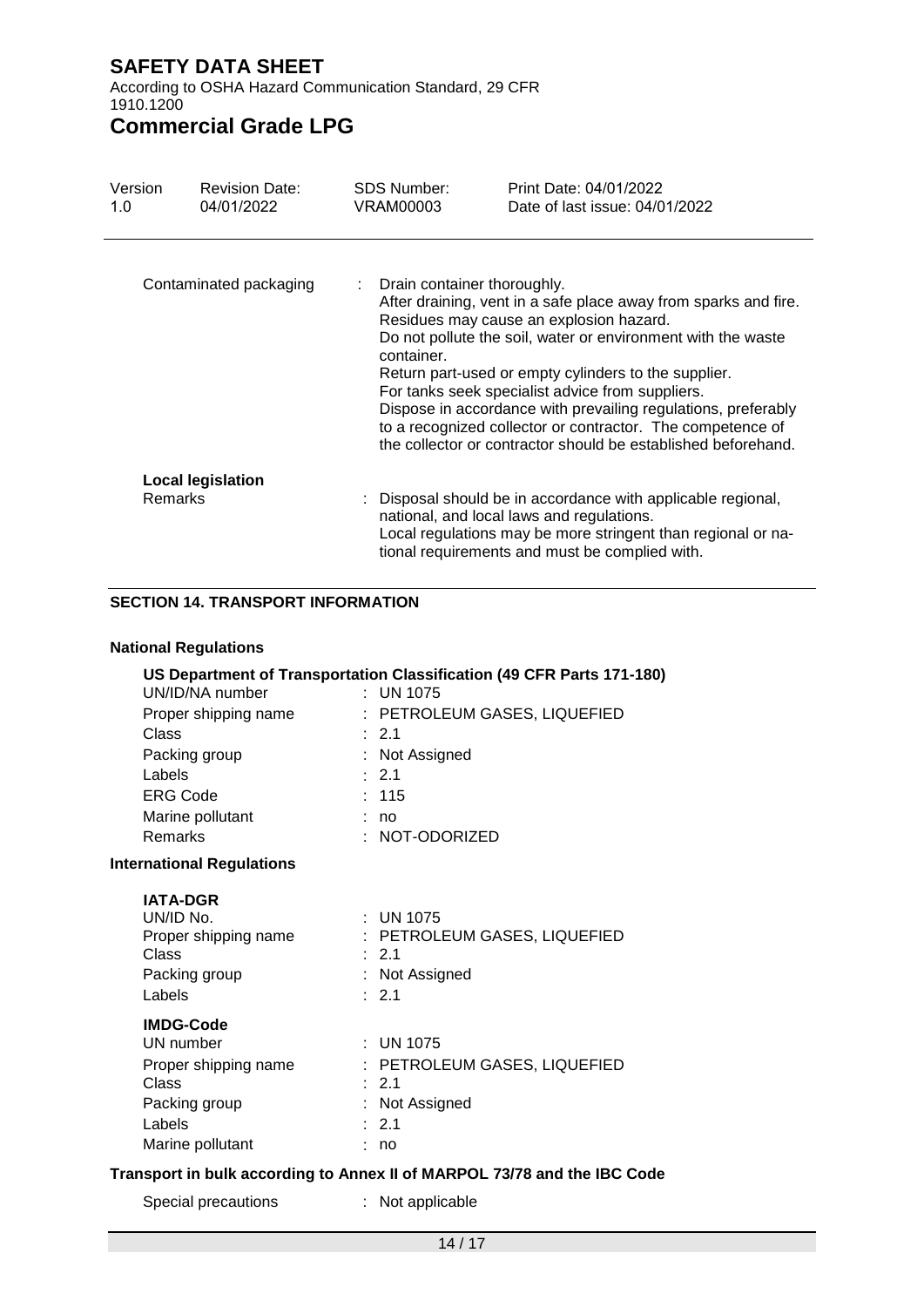According to OSHA Hazard Communication Standard, 29 CFR 1910.1200

### **Commercial Grade LPG**

| Version | <b>Revision Date:</b> | SDS Number: | Print Date: 04/01/2022         |
|---------|-----------------------|-------------|--------------------------------|
| 1 O     | 04/01/2022            | VRAM00003   | Date of last issue: 04/01/2022 |

#### **Special precautions for user**

Remarks : Special Precautions: Refer to Chapter 7, Handling & Storage, for special precautions which a user needs to be aware of or needs to comply with in connection with transport.

#### **SECTION 15. REGULATORY INFORMATION**

#### **EPCRA - Emergency Planning and Community Right-to-Know Act**

#### **CERCLA Reportable Quantity**

| Components | CAS-No.  | Component RQ | Calculated product RQ |
|------------|----------|--------------|-----------------------|
|            |          | (lbs)        | (lbs)                 |
| butane     | 106-97-8 | 100          | 100                   |
| isobutane  | 75-28-5  | 100          | 100                   |

\*: The components with RQs are given for information.

#### **SARA 304 Extremely Hazardous Substances Reportable Quantity**

This material does not contain any components with a section 304 EHS RQ.

#### **SARA 302 Extremely Hazardous Substances Threshold Planning Quantity**

This material does not contain any components with a section 302 EHS TPQ.

| SARA 311/312 Hazards |    | : Flammable (gases, aerosols, liquids, or solids)<br>Gases under pressure                                                                                                               |
|----------------------|----|-----------------------------------------------------------------------------------------------------------------------------------------------------------------------------------------|
| <b>SARA 313</b>      | ÷. | This material does not contain any chemical components with<br>known CAS numbers that exceed the threshold (De Minimis)<br>reporting levels established by SARA Title III, Section 313. |

#### **Clean Water Act**

This product does not contain any Hazardous Chemicals listed under the U.S. CleanWater Act, Section 311, Table 117.3.

#### **US State Regulations**

### **Pennsylvania Right To Know**

| isobutane  | 75-28-5  |
|------------|----------|
| butane     | 106-97-8 |
| isopentane | 78-78-4  |

#### **California Prop. 65**

This product does not contain any chemicals known to State of California to cause cancer, birth defects, or any other reproductive harm.

#### **California List of Hazardous Substances**

butane 106-97-8

#### **Other regulations:**

The regulatory information is not intended to be comprehensive. Other regulations may apply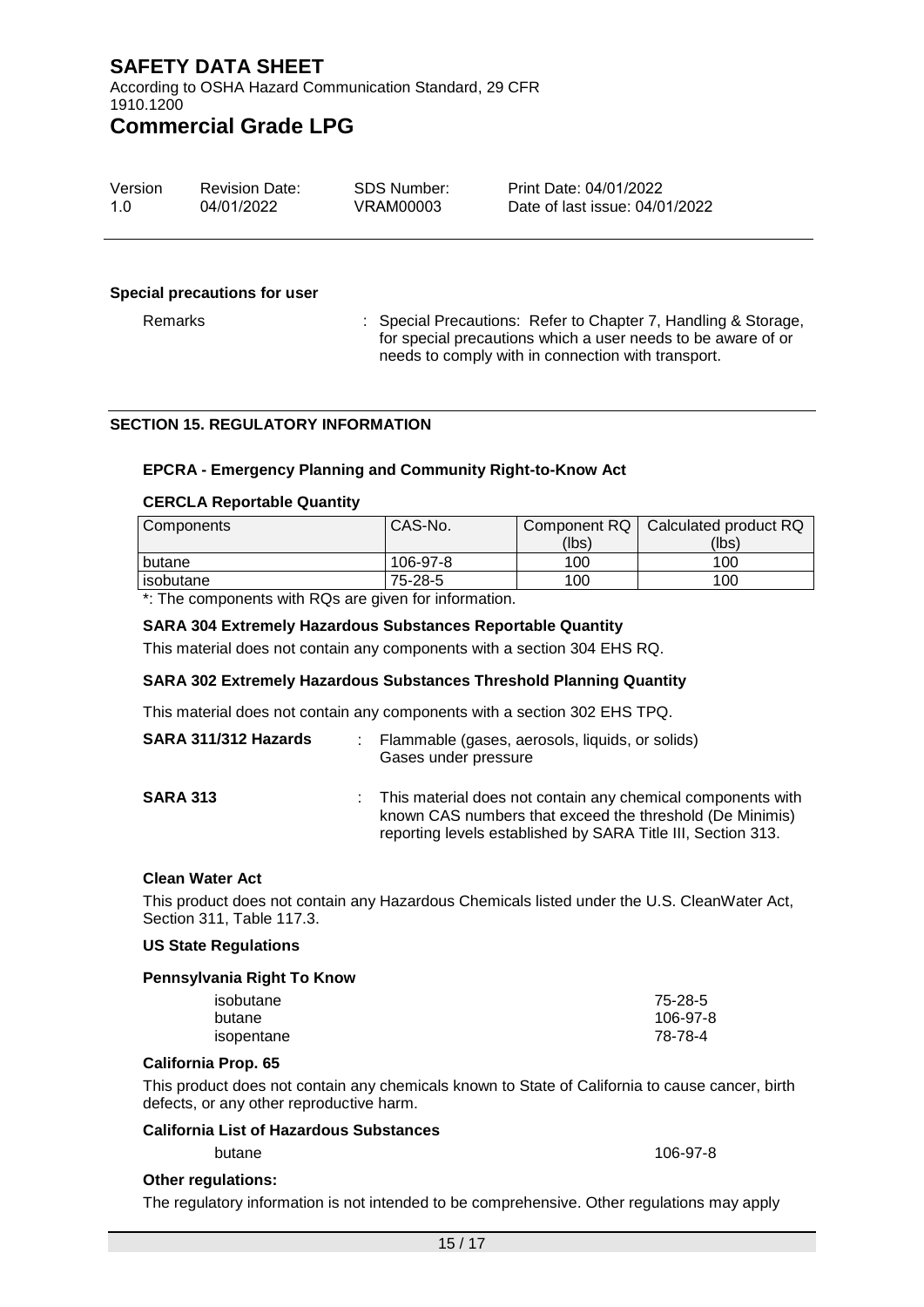According to OSHA Hazard Communication Standard, 29 CFR 1910.1200

# **Commercial Grade LPG**

| Version | <b>Revision Date:</b> | SDS Number: |  |
|---------|-----------------------|-------------|--|
| 1.0     | 04/01/2022            | VRAM00003   |  |

Print Date: 04/01/2022 Date of last issue: 04/01/2022

to this material.

#### **SECTION 16. OTHER INFORMATION**

#### **Further information**

NFPA Rating (Health, Fire, Reac-2, 4, 0 tivity)

#### **Full text of other abbreviations**

| <b>ACGIH</b><br>ACGIH / TWA<br><b>ACGIH / STEL</b><br>Abbreviations and Acronyms | USA. ACGIH Threshold Limit Values (TLV)<br>8-hour, time-weighted average<br>Short-term exposure limit<br>The standard abbreviations and acronyms used in this docu-<br>ment can be looked up in reference literature (e.g. scientific<br>dictionaries) and/or websites.                                                                                                                                                                                                                                                                                                                                                                                                                                                                                                                                                                                                                                                                                                                                                                                                                                                                                                                                                                                                                                                                                                                                                                               |
|----------------------------------------------------------------------------------|-------------------------------------------------------------------------------------------------------------------------------------------------------------------------------------------------------------------------------------------------------------------------------------------------------------------------------------------------------------------------------------------------------------------------------------------------------------------------------------------------------------------------------------------------------------------------------------------------------------------------------------------------------------------------------------------------------------------------------------------------------------------------------------------------------------------------------------------------------------------------------------------------------------------------------------------------------------------------------------------------------------------------------------------------------------------------------------------------------------------------------------------------------------------------------------------------------------------------------------------------------------------------------------------------------------------------------------------------------------------------------------------------------------------------------------------------------|
|                                                                                  | ACGIH = American Conference of Governmental Industrial<br>Hygienists<br>$ADR = European Agreement concerning the International$<br>Carriage of Dangerous Goods by Road<br>AICS = Australian Inventory of Chemical Substances<br>ASTM = American Society for Testing and Materials<br>BEL = Biological exposure limits<br>BTEX = Benzene, Toluene, Ethylbenzene, Xylenes<br>CAS = Chemical Abstracts Service<br>CEFIC = European Chemical Industry Council<br>CLP = Classification Packaging and Labelling<br>COC = Cleveland Open-Cup<br>DIN = Deutsches Institut fur Normung<br>DMEL = Derived Minimal Effect Level<br>DNEL = Derived No Effect Level<br>DSL = Canada Domestic Substance List<br>EC = European Commission<br>EC50 = Effective Concentration fifty<br>ECETOC = European Center on Ecotoxicology and Toxicolo-<br>gy Of Chemicals<br>ECHA = European Chemicals Agency<br>EINECS = The European Inventory of Existing Commercial<br><b>Chemical Substances</b><br>EL50 = Effective Loading fifty<br><b>ENCS</b> = Japanese Existing and New Chemical Substances<br>Inventory<br>EWC = European Waste Code<br>GHS = Globally Harmonised System of Classification and<br>Labelling of Chemicals<br>IARC = International Agency for Research on Cancer<br>IATA = International Air Transport Association<br>IC50 = Inhibitory Concentration fifty<br>IL50 = Inhibitory Level fifty<br><b>IMDG</b> = International Maritime Dangerous Goods |